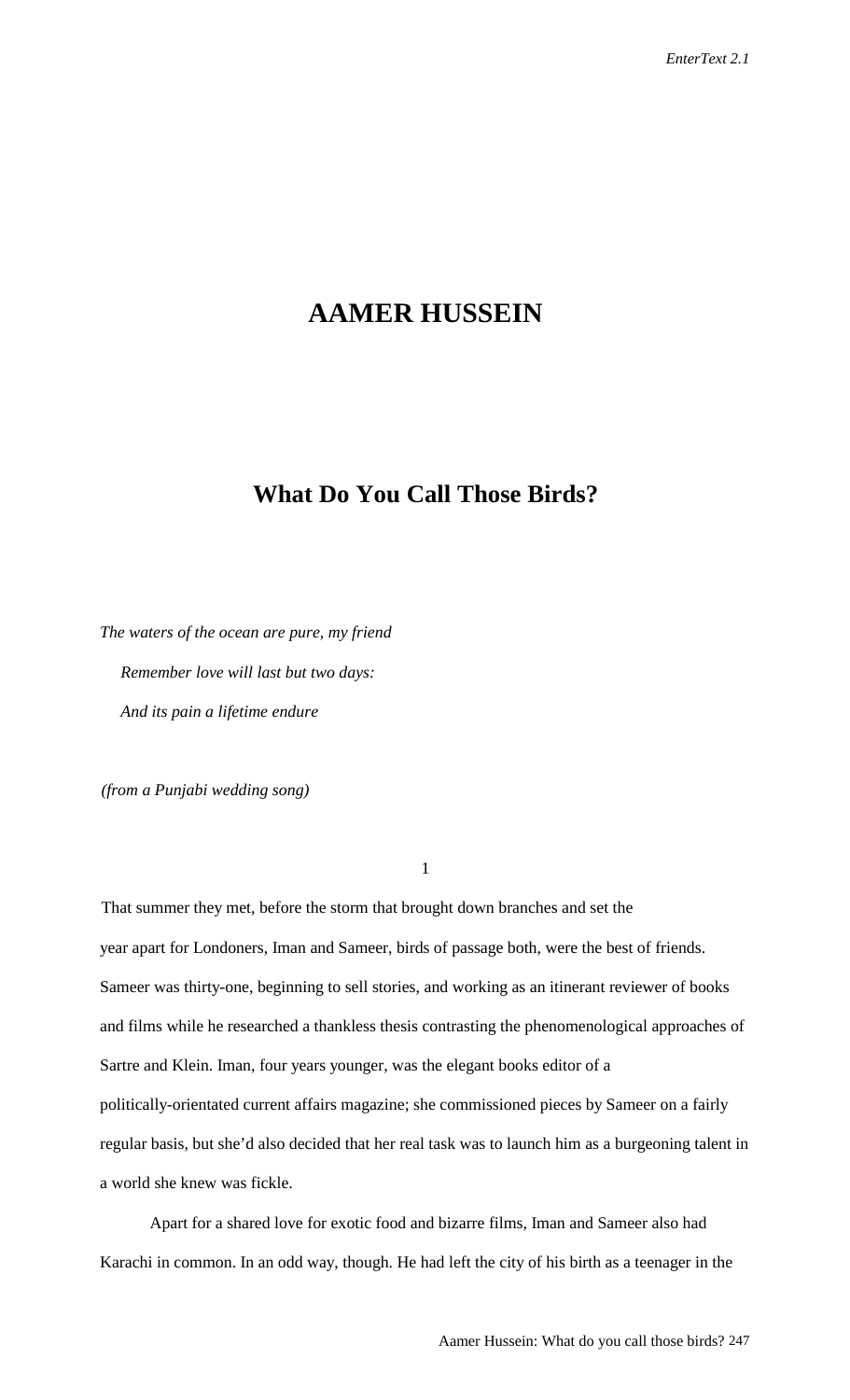year that Iman, still a child, had been relocated there by her family who were evading the ire of Idi Amin. But soon she'd moved back, to boarding schools in East Africa. Because Iman, though Sameer always thought of her—with her tall, pale Kashmiri prettiness, her gentle Urdu and her almost traditionally formal manners—as a Pakistani, was a child of the new Africa; her mental landscapes, which she would sometimes recreate in oil on paper, were in ochres, browns and greens he found hard to recognise. Iman had spent her life between three worlds and three languages, one more world than Sameer was used to. Karachi, which was gradually fading away from him, was a place she sometimes visited for fun, while Africa to her was a kind of refuge, the place she returned to when she had wounds to heal.

And Sameer soon found out that reticent Iman had wounds, deep and many, that needed to heal. Behind the laughter and the evasions was a fragile, even shattered, sense of her place in the world. Rainy days followed the storm. After a film or a Thai dinner they'd often go to one of their flats—they were neighbours in Maida Vale—and settle over a pot of green tea to talk half the night away. Or they'd persuade a friendly local pizzeria owner to keep open till late for coffee and cakes. They became close: Sameer told her he'd recently become involved with a flighty married woman of whose vodka-inspired antics, when she'd seen them together in a cafe, she hadn't approved; Iman confessed that she was on the verge of divorce, from a man who wouldn't let her go but couldn't keep her happy; she'd married Yasir when they were still only students, but passion had worn out when seven years of his drinking and profligate spending had dulled her response, and rumours of his bisexual orgies on Mediterranean cruises had reached her.

2

They'd been friends just over a year, their closeness only hindered by the demands on their time of others who claimed even greater closeness. Then Iman—after a bad experience setting up a fashion magazine on a millionairess acquaintance's narcissistic whim—suddenly decided to leave London, her nearly-former husband and her brightening career. She decided, too, to give up the book world and go for business economics. She found a job that would send her to Hong Kong. She wrote Sameer loving messages on post cards and once dropped in for a fleeting visit. But for the better part of eighteen months, in which he missed her sorely, their lives diverged.

And by the time she came back, Sameer's life had changed. His career had taken off like a raft rather than a plane, but all the same it was moving. He had three stories anthologised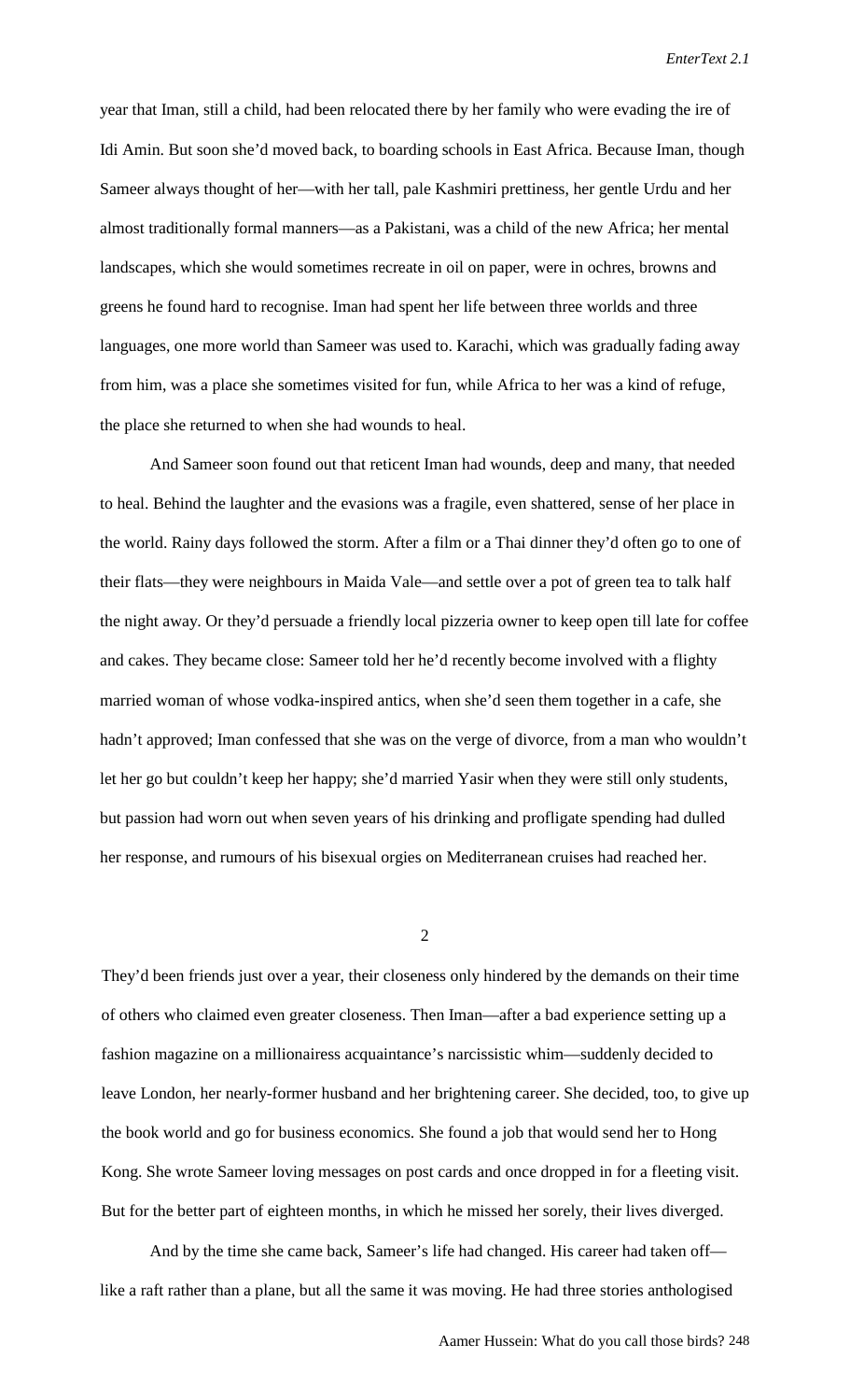that summer. On Iman's advice he'd abandoned post-graduate research, but now had a two-year contract teaching in the modern languages department of a university. On the other hand, his relationship with his now-divorced woman friend was now in perilous depths. Mona was always jealous, imagining non-existant rivals, particularly after he'd been too friendly for a season with a young—and unmarried—visiting scholar and he'd even, fleetingly, contemplated marriage. That Ayla had soon told him she was on the rebound from someone else was hardly, Mona thought, of any consequence. Fantasy betrayals were as bad as the real thing. Of course Sameer, too, had been on the rebound from a relationship that was moving very fast in no direction.

3

## 'Sameer?'

He heard Iman's voice on the phone on a sunny morning in April, after six months of silence. He was recovering from one of Mona's worst onslaughts on his job, his stories, his friendships and his moral integrity.

'Iman, where the hell have you been?'

'Karachi! Didn't you ever get the card with my address?'

'(What, where, when, why ... )'

'Don't ask any questions. Just meet me in that new cafe by the canal.'

'But ...'

'I flew in last night. With Yasir.'

'Yasir?'

'Yes, Yasir! He *is* my husband, you know? We're back together again. Don't ask any more questions. Just get yourself over to La Ville for a cappuccino.'

Iman, in those days, was always, notoriously, late. Sameer stood, waiting about fifteen or twenty minutes, for her blue car to drive down Blomfield Road. The cafe was closed. It was a sunny Monday.

Then she was there.

'Yes', she said as they sat over sandwiches and Perriers in a stained-glass and stucco pub they found a minute's walk away, 'I went back to Yasir. You know we never really did divorce. He followed me to Karachi...'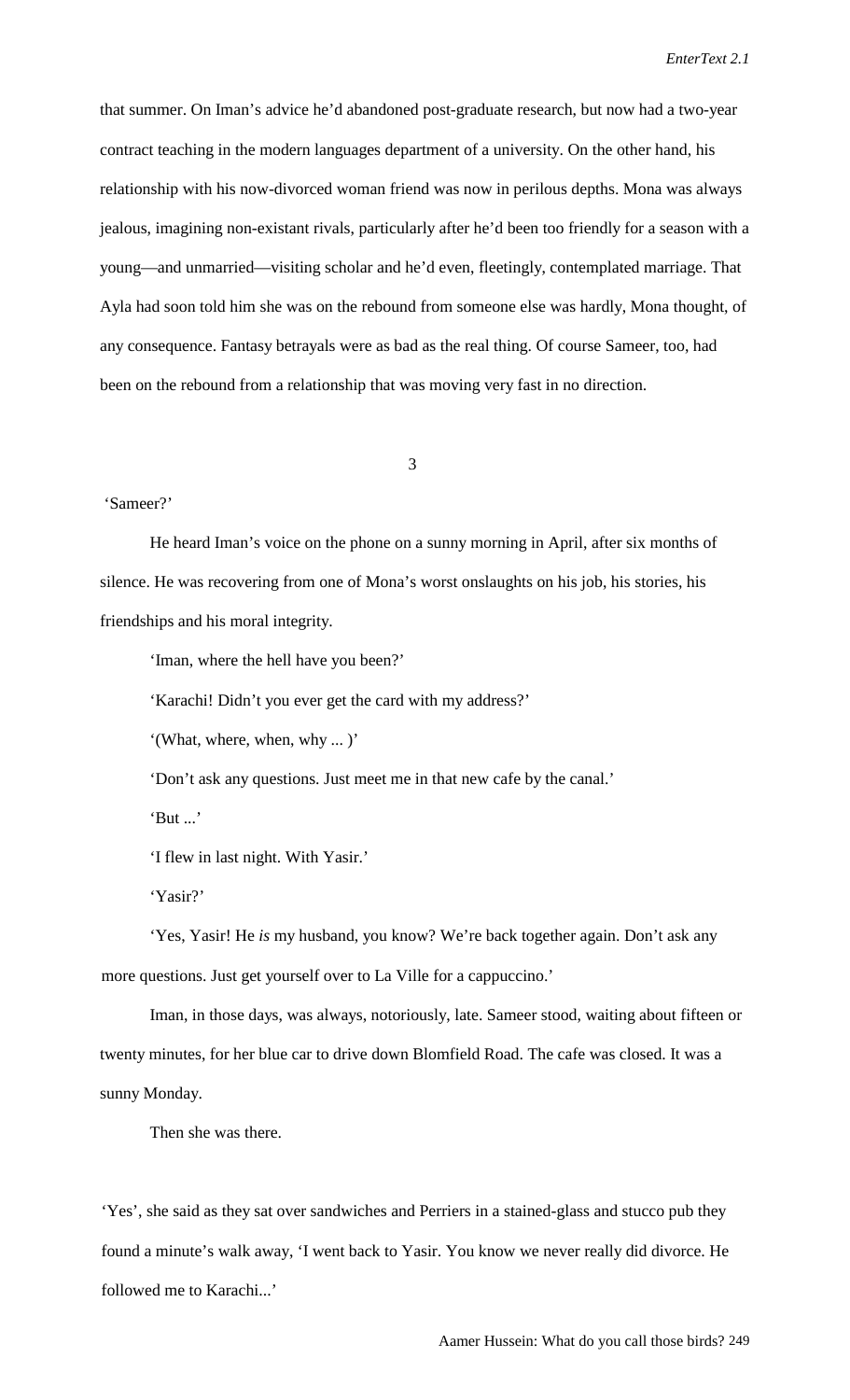'What's with the Karachi story? You were happy as a lark in Hong Kong last time we talked...'

'Hong Kong gets lonely for a single person especially if you aren't part of an expat set. I didn't really get on well with the Cantonese. Talk about closed circles. I'd go off to Beijing because I love the people there but the language problem's even worse. I couldn't cope with the food: I picked up a bug and was sick all the time. I went back to Hong Kong and it was freezing. The sea looked like glass, as if at any moment it might break. Then Desmond—my editor, you'll remember him—rang me and said there was an office opening in Karachi. I could go there on a longish assignment. I leapt at the chance. Our house there in Clifton was lying empty. It's beautiful, just by the sea, one of those sandy spots where you can still see the sea in fact, and it never gets too hot because of the sea breezes.

'Karachi's fun after London, your phone always ringing, someone inviting you out every day. We were euphoric about having a woman ruling after ten years of seeing that ogre in power. The new regime had things under control, even if you could feel the tension, like a time bomb, under the surface, with policemen under the surface, and people saying it wasn't really safe to drive around alone as I did. Half the time I was too tired to go out anyway, writing reports and articles and virtually running the office, but it's nice to know there's something to do whenever you want to. And the weather... after so many years of rain I'd started hearing dripping water in my sleep. I almost enjoyed the humidity and the heat. I have lots of friends there from my Grammar School days—many of them are married now, some divorced. They'd drag me out to hotels for dinner or to their homes. I never knew there were so many picnic spots a few miles away from the city. Have you been inland to see those lakes and hidden creeks? The pollution in Karachi's bad, but out there it's as clean as Africa.

 'Everyone was always trying to pair me off, get me married. Men call you all the time. And you know me, I'm spontaneous enough, I love having men as friends, but I'm cautious too. Some of those men are ready for a fling with their best friend's wife or their wife's best friend ... they call you when their wives are off shopping in Singapore or Manhattan, and you have to learn to be busy all the time. The only problem is, when you brush them off, they look out for you in public places or the front seat of a car with any man, eligible or not, and the next minute you're either about to be married, or stealing your best friend's husband. But not everyone's like that. Take Kashif...'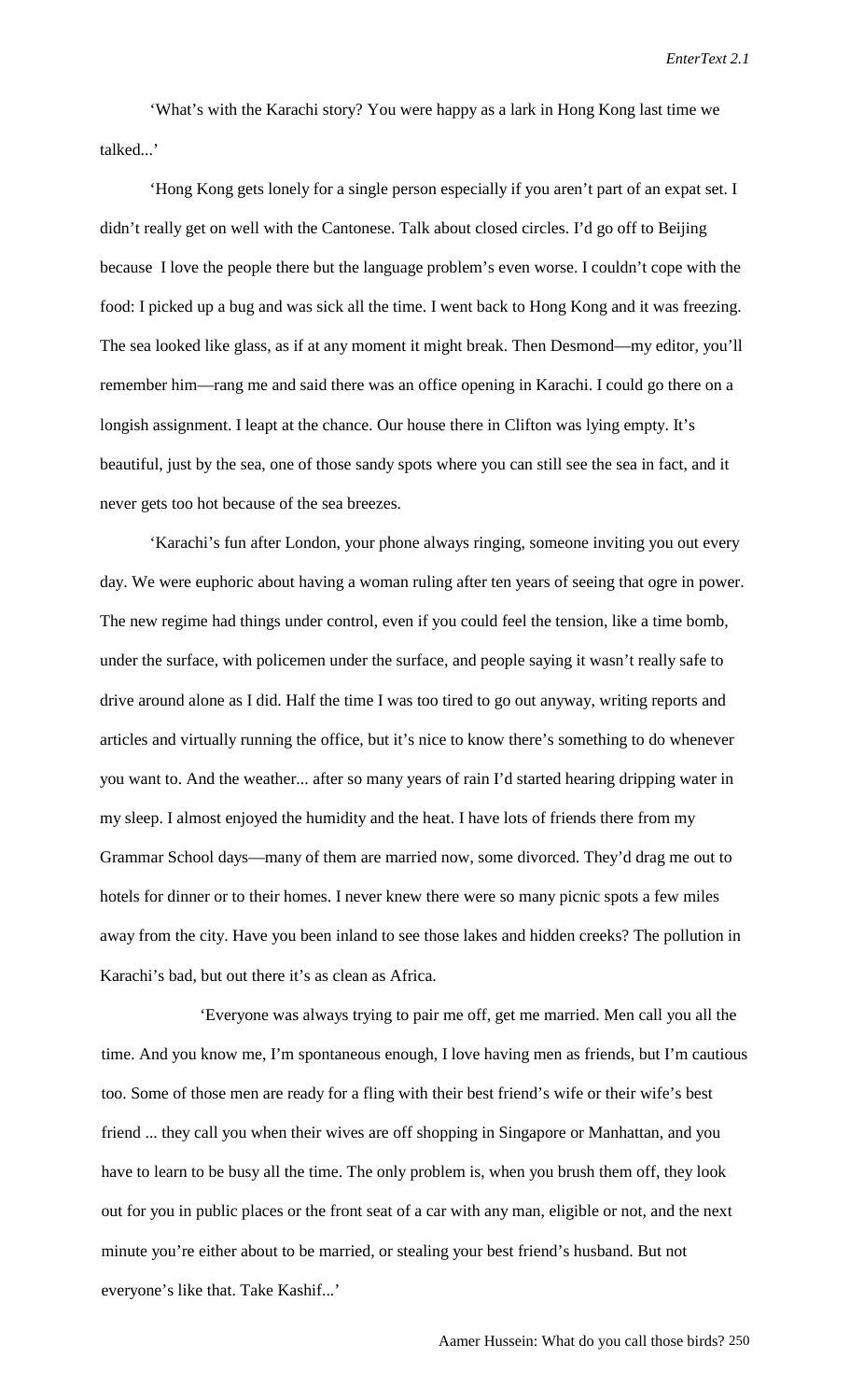'How in hell do you expect me to know who Kashif is without yet another of your long asides, Iman? You were going to tell me about Yasir. How did he track you down? I was convinced that half the reason you were running away from London was to get him off your back. Don't you remember all those midnight calls after which you'd ring me at 2 in the morning? And the time he followed us from Knightsbridge and we found him parked outside your garage half asleep...'

'God, you've got a great memory for embarrassing moments. But you know it wasn't always like that. He can be good company sometimes, generous, and he can make me laugh. You know what the real reason is? I married him just after my twenty-first birthday. At twenty-three I had my first abortion when he said we couldn't afford a baby because he was thinking of moving us to Harvard so he could do his MBA. And he'd promised to get me back into my post-grad work too. Anyway, after that time and the miscarriage I had later I've always thought, if I have a baby, it has to be his. That's the reason. Now's the time. I'm thirty.

'When he started ringing me up in Karachi—don't ask how he found my number, a friend told me he'd started getting so drunk and weeping so desperately that he couldn't bear not to give it to him—when he started ringing me up every night, would you believe ... I felt sorry for him? And he was so far away ... I could just sense his anguish, and the old tenderness came back, you know how lovely his voice can be when he's like that.'

It had taken him, she told Sameer, nine months to break down the door of her reserve. One day she found flowers at her door, then again, and on the third day they were attached to a lyric in his handwriting and a compact disc of 'I Will Always Love You'—the Dolly Parton version she loved.

'He was in Karachi', Iman said. 'He'd found an excuse, and come after me, all the way. I saw him for lunch, then a week or so later for dinner. He started off on the old stuff again, and I said I didn't want to go back, only forward. He said he'd give me time, as much time as I wanted, to make up my mind. Then he went off to see his family in 'Pindi and Faisalabad. When he came back he asked me for a fresh start, to live with him again. It was the first night of a new decade. Like the first time he'd asked me to spend my life with him. And I said yes.'

4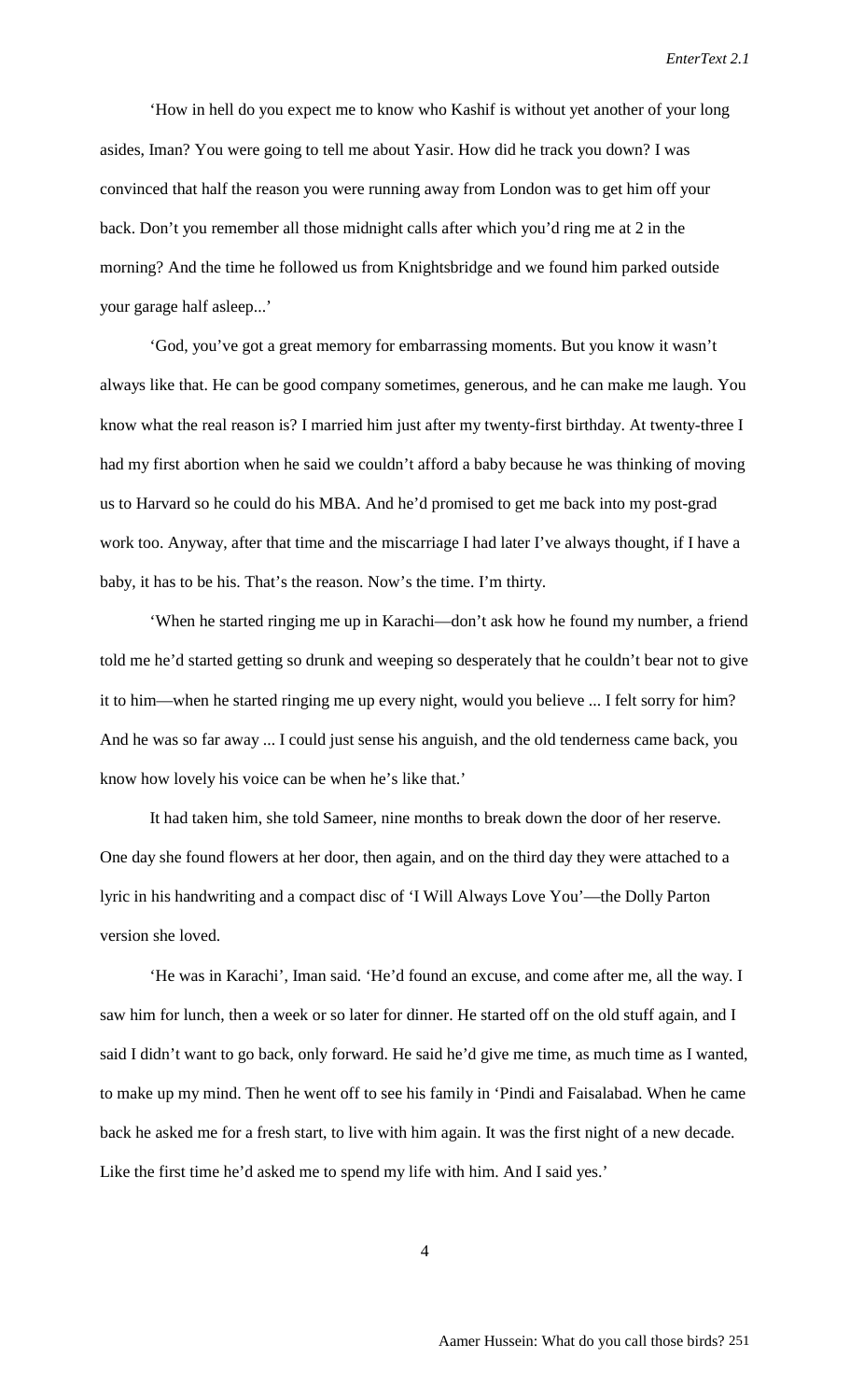But Iman and Yasir stayed together only till the end of the next year. She didn't get pregnant; he found himself in trouble over a phony deal with a Greek and a credit card scam. When Iman told him to stay where he was (in Nicosia, if Sameer remembers rightly) and not bother coming back, Yasir cleared out all the money from their deposit account, left her with their double mortgage, and went back to Mummy in Pakistan. As usual, Iman escaped to the healing powers of her African landscape. But Africa was also becoming a place of passage for her restless wings: too long in Uganda, and the lures of North or South would entice her again, and it would be London or Karachi for her, with shorter spells in Lombok or Istanbul, Dusseldorf or Prague. And she'd move just as restlessly from writing to painting on canvas or textiles or practising her calligraphy. Then she came back to London with a plan. She was finally going to get that postgraduate degree, from Birkbeck this time, so she could take two years over it and work once again as a journalist and freelance editor to earn her way.

That year—it must have been '92—Sameer was working overtime to finish his first book of fictions, which was scheduled for the following year. Since several stories of his were coming out in print here and there he'd sometimes be called upon to appear at bookshops, theatres, galleries, to read or sign books, or simply join in celebrations.

Things had come full circle now. Once, five years or six years ago, Iman would summon him at the final hour, from her office:

'The Parrot Club now. Maya Angelou's launching a book. There's someone I'm seeing there - a brilliant black editor you MUST meet. She's involved with a new publishing company. Okay. Come late if you want to. Dinner later at Mr Chow's.'

Sameer would leave his typewriter, shower, put on something studiedly casual, and find his way to Lower Sloane Street and her in the rush hour. Iman not only gave him his first ever cheque for a review; she actually showed him the way round the life of a London writer. Book launches, review copies, agents, publicity schedules were words in a foreign vocabulary Sameer acquired from her.

Now he was the one who dragged Iman from his own signings to a friend's launch and on to dinner with another gang of writers and actors and hacks. She was used to them; she smiled and joked; occasionally, laconically announced to them she was a first-rate talent spotter because she'd spotted Sameer and been there for him from the start. If he was the one to mention how she'd discovered him she'd say: 'When they told us at school that Speke discovered the source of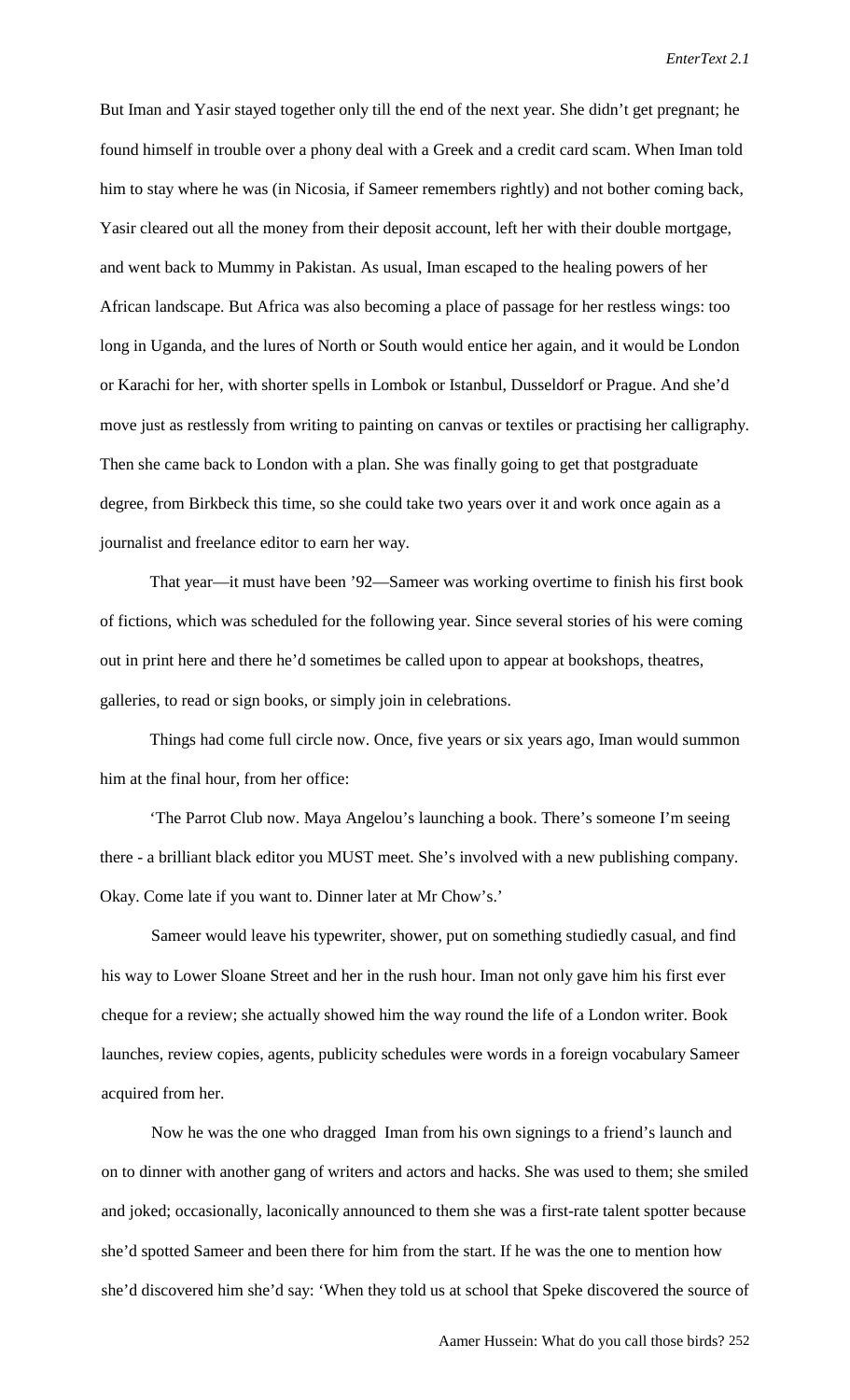the Nile I'd say nonsense, the source of the Nile was already there, how can some colonial have discovered it? Of course I didn't discover you. Just like the source of the Nile, you were already there.'

But she never once tried to re-establish literary connections or fish for a commission, preferring to write quiet reports for specialist journals, on slavery, human rights and international trade: and, always, Africa.

More often than not, now, they'd leave parties early, to dine in one of their old South East Asian haunts in Maida Vale, or look for a new place for Laksa and Indonesian noodles. Sometimes, after a gruelling session at Birkbeck, she'd come and pick him up from wherever he was, and they'd go somewhere to walk by water and look at swans: Windsor, Marlowe, or just Hyde Park. (Over the years, Iman and Sameer, they've seen swans at every hour of the evening, even in rain and chilly autumn. This summer they've befriended a black swan they saw once preening its wings with its vermilion beak as the sun set in the river.)

But their hearts were heavier than they'd been six years ago. Then she'd hidden her hurt behind the smoke screen of literary chat, while he'd still been excited enough by the call of a vocation to live for tomorrow. If they fell short of cash they'd walk around in Chinatown for hours, then end up pooling their remaining money to make up five or ten pounds for a homeless black man they'd adopted who camped on the junction of Charing Cross Road and Oxford Street and swore murderously at them. Now Iman was a diligent student again and Sameer had found that the grooming he was getting for his own five minutes of fame was like any other job—only, at times, more exhausting. Mona had finally fled London for Karachi when he started writing too frenetically and asked, as she left, for a permanent rain check on their relationship. So he, too, had been on his own for more than a year. (But all that, and the nervous breakdown the horrors of the Gulf War nearly gave him, are part of another story, which he has yet to tell and probably never will.)

One evening Iman waited for Sameer outside an old brownstone in Aldwych for twenty minutes. Some ghastly ginger-whiskered publisher had been trying to push his newest twominute Indian sensation's ethnic epic at him and he thought Iman would be furious he'd kept her. She wasn't. She didn't often smoke, but while she waited she'd lit up a silver-tipped low tar. He noticed, in the last rays of evening sun, that she'd cut and highlighted her brown hair. She grinned and said: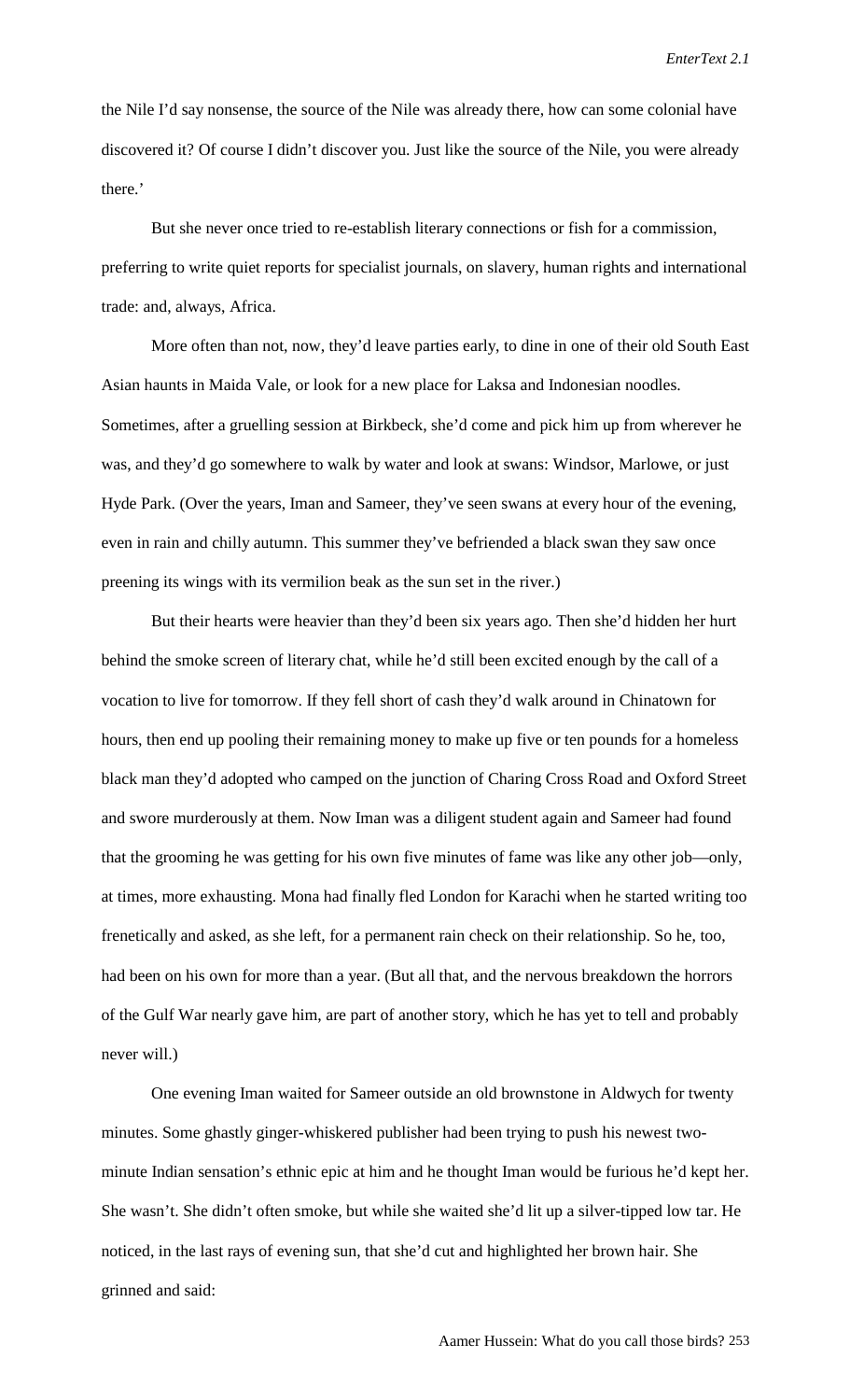'Tandoori tonight. There's someone I'm dying for you to to meet.'

She parked her car somewhere just off Euston Square. The restaurant they went to was modest outside, but the interior was bare and white in a minimalist manner and just bright enough. The songs of Abida Parveen were playing softly in the background. He didn't ask her who they were going to meet, he was used to being joined at supper by one or another of her erstwhile Canterbury colleagues, with or without spouses in tow. Iman walked up to ask the head waiter something, and handed him a folded note. He nodded the indeterminate nod that implies 'maybe', then Sameer saw the sharper sideways tilt that indicates a definite negation.

Next, a robust, long haired man who'd had one or two lurched up from his corner table with a pint glass in his hand and gave Iman that ghastly clap on the shoulder blade they called the Punjabi salute. Sameer saw a flicker of anguish on her forehead for a second and then, perfectly composed, she brought him over to their table. She has a tenderness for waifs, strays and stragglers, and Sameer was terrified she'd ask her friend to join them at their tiny table. He couldn't think why she'd wanted them to meet.

'Sameer, meet Niaz. Niaz Hassan, you know, the director? He's not staying, such a pity, he says he just made other plans on his mobile. He's been waiting for Kashif, too. Niaz, this is my friend Sameer, the budding literary genius, you know. You should get him to write a script for you.'

5

'What do you call those birds, Sameer?'

Iman looked up at the purple sky. Greyish birds with black-tipped wings were dipping down and skimming the Serpentine, probably to fish up scraps of bread or other flotsam from the water's turbid surface.

'Gulls, I suppose. Can't be seagulls, though, so far away from the sea.'

'And those ones at the seaside in Karachi?'

'I don't call them anything, Iman, I don't remember birds at the seaside in Karachi. Curlews? Cormorants?'

'The ones you see at night. They're tiny white birds, really little...'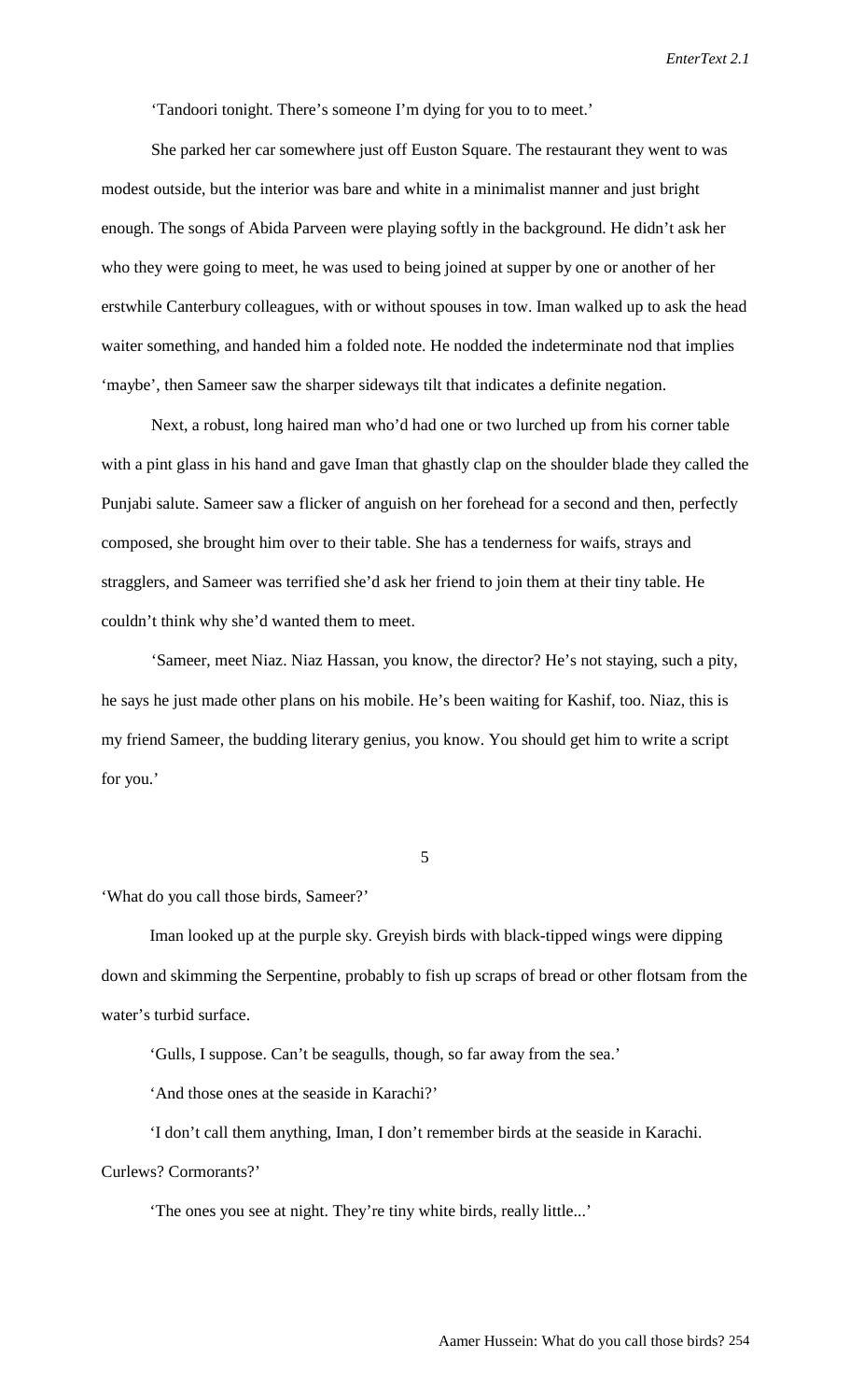'Tiny white birds you see at night? I don't know, I left Karachi before I ever had a chance to see birds on the beach at night, and anyway you know I'm not an ornithologist. Now tell me about those friends of yours at the restaurant.'

'Niaz directs films for TV, smart soaps with a moral. Kashif's a friend of both of ours. He left a message on my machine for me to meet him there, then he didn't show up. Have you ever thought of writing a teleserial, or a play, Sameer? I bet you could do it and then I'll give it to Niaz.'

'Oh, so it was Niaz you wanted me to meet. To peddle my wares to him.'

Sameer had tried for a crusty tone, but he was laughing. Iman slipped her cool hand into his.

'No, silly, I didn't even know he was going to be there. But listen. Seriously. Why don't you write for him?'

'I love Karachi tv soaps. I'd die to write one. But they want family dramas, feuds, marriages, breakups—I couldn't write such stories.'

'I've got great ideas. I'll tell you one.'

'Over coffee? There's a chill breeze blowing.'

'I first met Kashif when I'd just gone back to Karachi in '89. I was quite lonely, and as I said men around could be predatory, particularly if they knew I was divorced. I'd met him even before I got engaged to Yasir, but I never got to know him. This time I met him at a coffee shop with friends, and though he didn't say much to me I liked him immediately. You remember that story you wrote, about a man with very blue eyes? That's what I immediately thought of when I saw Kashif, that he looked like one of these blue-eyed devils you write about. But he wasn't a devil at all. He's from a respectable, middle class family, Kashmiri like mine, but soon someone told me he was in trouble over a girl, or rather that he'd got involved with a girl his parents didn't approve of. Then, because I drove around all over Karachi on my own, I'd keep running into him. When he asked me to have a croissant and coffee with him at the Pearl Continental, I didn't see how there could be any harm.

'That's when he told me about Sania. He'd started seeing her when he was eighteen their parents were friends, even distantly related—and by the time they were in their twenties they were engaged. But recently things had gone terribly wrong. Their fathers had fought, then their mothers; it may have been over dowry, or a promise he believed his father may have made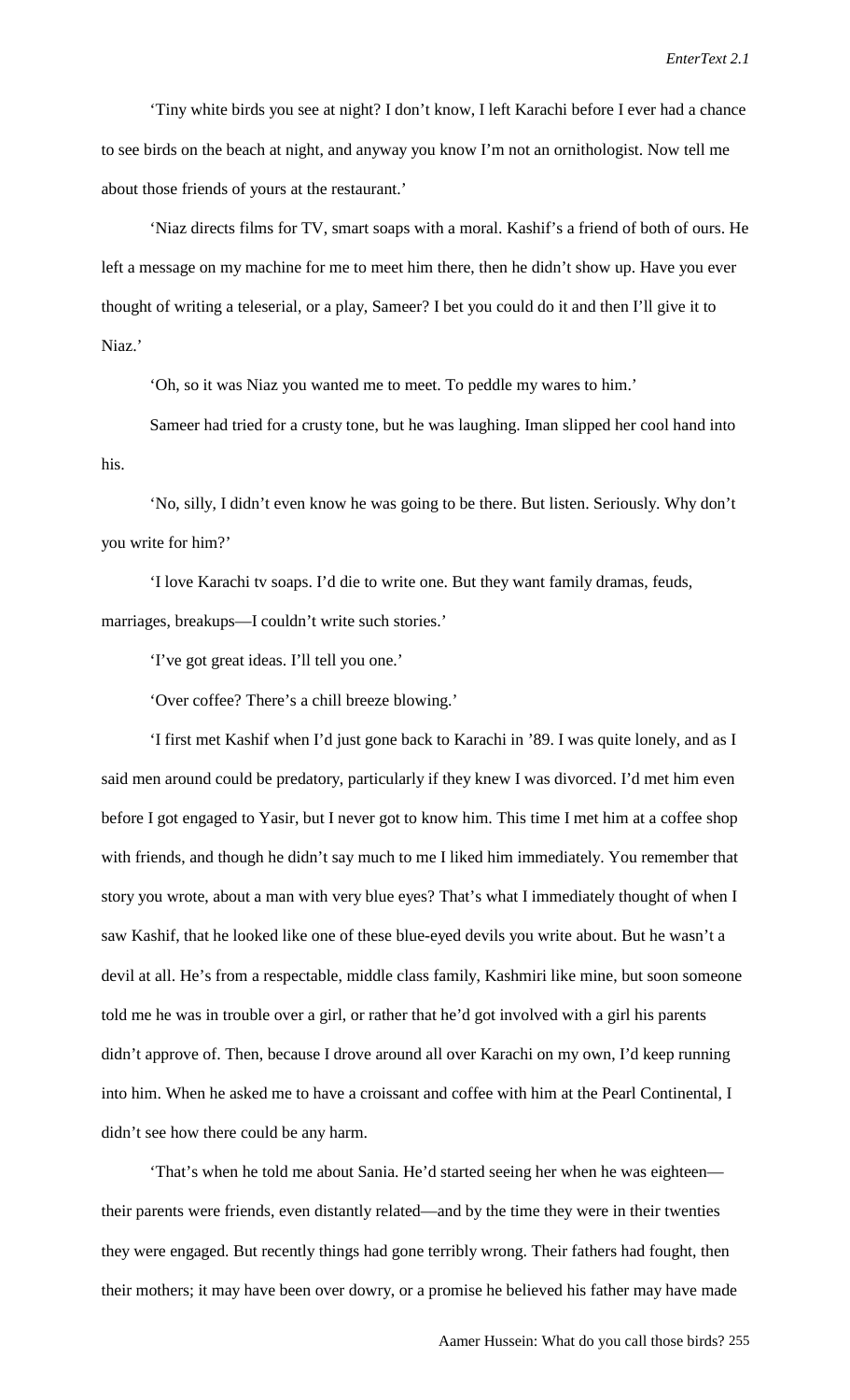to Sania's, to help him out with his flagging garment business. Sania and he had begun to grow apart, but they'd decided to give it time, until, suddenly, Sania's father just toppled over one night because a paper had printed the news that he was bankrupt, and five days later his heart stopped beating. Sania blamed Kashif's family for his death and now she was working at a travel agency to support her mother, a younger brother and a sister. He'd offered to help, financially, but she'd accused him of trying to offload his responsibilities and then cried, saying he wanted to abandon her.

'Then I remembered: I'd met Sania. Once. She was attractive, in a florid Punjabi manner. What came back to me vividly, though, wasn't the way she looked: it was the weird story she'd been telling. She said she'd gone to see a psychic because she was suffering from a chronic stomach ailment which made her bleed and bleed and she'd been told that an old, jealous woman had put the evil eye on her. The psychic gave Sania some coloured powder which he told her to bake in a little bun with some white flour and place that on the highest wall for the birds to eat, every day at sunrise, for a week. Sania said she baked the buns with the powder every day and placed them on the wall but they just lay drying there in the harsh sunlight, the birds wouldn't touch them and she kept getting sicker and sicker. She was convinced that her future mother in-law had cast the evil eye on her, so that she'd die of the blood she was losing and Kashif would be free to marry another, richer girl. She said what Kashif's family had against hers was that they hadn't been able to give him the money to go to Harvard for further education. On the last day of that week Sania baked the last batch of buns with all the powder she had left. Soon she saw, from the window, a swarm of crows descending. Later in the day she went out to see: there were many dead crows, some on the wall, some on the dusty ground below. She screamed and ran to get the sweeper to take them away to the garbage dump. The next day she simply stopped bleeding.'

'Kashif and I became friends,' Iman said in the Soho coffee bar they'd found open, as she lit up one of Sameer's cigarettes. 'At first we'd meet during the day, for coffee or a snack, or just go shopping for curios together, me for the Clifton house, he for his restaurants in London. Most often, we'd talk on the phone: he'd usually call at night. It became a habit. I'd come home in time for his call. I couldn't sleep when I missed it. That's when Yasir had started calling too; once Kashif called and I said Oh, Yasir, because I'd just told him to get off the line; so I was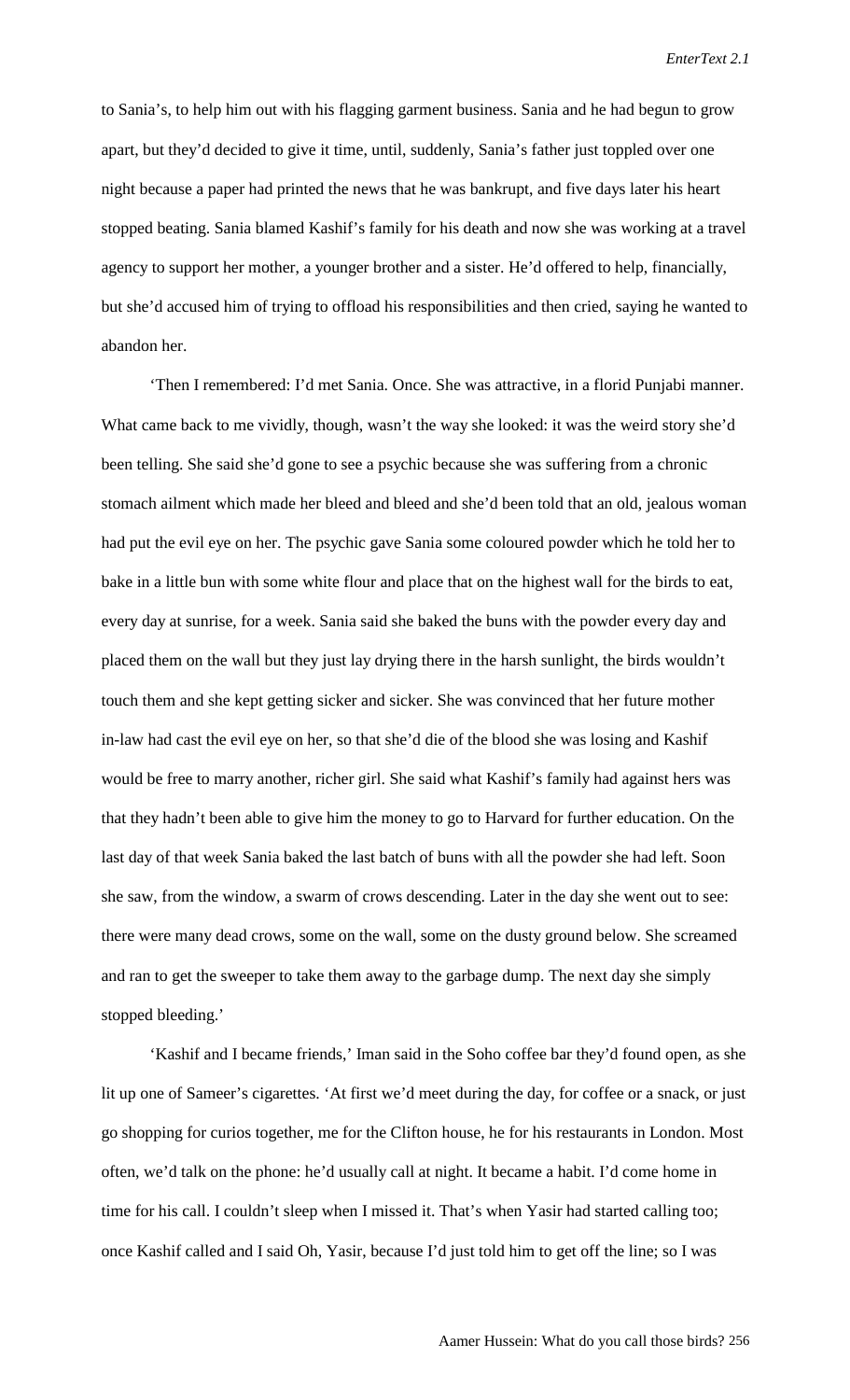forced to pour it all out to him, about Yasir, the marriage, the separation, the divorce I hadn't taken, the decision, to leave him or go back, I still had to make.

'That evening Kashif suggested we have dinner and then go tor a drive to the sea. We talked about our respective relationships, his fraying so badly there seemed no purpose in trying to mend it, mine on ice. Yasir had gone off just then, to give me some time; he was with his family in 'Pindi.

'We'd just finished eating our local prawns with crispy noodles. Kashif said: Have you ever seen the seabirds? Which ones? I asked. He called them by some local name that started with a syllable like cha or sha. (Maybe, Sameer, you know the word.) Come on, I'll take you to see them, he said.

'It was one of those winter nights, moonless, but the light seeming to come from the water and a sprinkling of stars in that very, very dark Karachi sky. We walked down the cliff not far away from where I lived—it was still pretty quiet and empty three years ago—and found a place beneath a rock. We were slightly cold, but he'd brought a Sindhi shawl from the car. The sand was shining. He told me to close my eyes and only open them when he'd counted to ten. I shut them. He counted. Then he said, look! And I opened my eyes. I'd never seen anything like it. I've never seen anything comparable since. Dozens of little birds, coming down to drink, playing on the crest of the tide. Some were riding the waves like horses. Little greyish white birds. Not beautiful, perhaps, but prettier than sparrows, and quite luminous in the sealight. The whispering water was full of their shadows. I don't know, Sameer, I tell you. Sometimes I think it was a trick of the light, something that happens when moonbeams refract from rock to water, mirage or hallucination. But that night it took my breath away. When I turned, I noticed Kashif, who'd taken my hand in his for the first time, was crying, actually crying.

'On the way back he told me he loved me, that he'd loved me from the start. I didn't respond. Then he kissed my eyes. I knew he'd tried really hard with Sania, like I'd tried for at least the last three years with Yasir, but Sania was giving him a really hard time, and as for me, I didn't know whether it was regret, pity or self-vindication which compelled me to give Yasir a moment more than the time of day. You know what it's like. You can put everything into a relationship but when there's only ugliness coming from the other person, you start to retreat, to wither, at least if you're someone like me.

'Don't, Kashif said as I got down from his jeep, don't go back to Yasir. Whatever you do.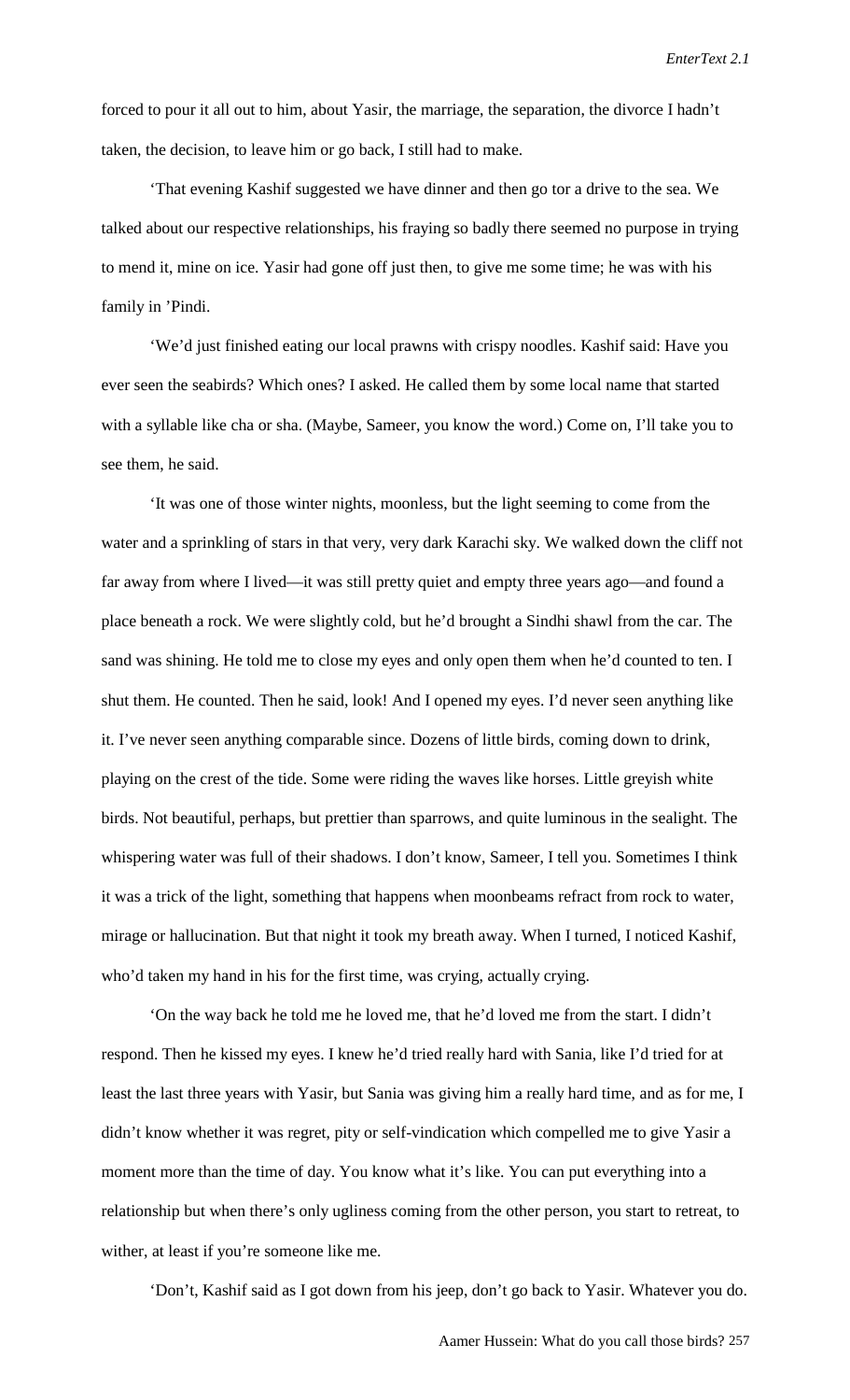'He was asking me to wait. I knew I'd be all right with him. After all these years, he'd made me feel something again, something fragile, but there. I didn't answer. I didn't make plans. That's where we left it. I knew he'd call me the next day. He didn't. I tried his mobile number. No answer. I didn't hear from him for three days.

7

'On the fourth day,' Iman said, in her car, 'he showed up at my door. It was Christmas, '89. I'd made plans for that evening with a couple of friends visiting from Bangkok. He wouldn't come inside. He looked—devastated. He said, we have to talk, Iman. I can't remember what I said to him about that evening's plans, or whether I asked him where he'd been all these days, but I knew I had to go with him, wherever he took me, however far away.

'He drove in silence for more than two hours. I don't even know if he drove past the airport into Sindh or by the sea to Baluchistan. I know the landscape changed colour, became redder and rockier, and I thought for a moment I was back in East Africa.

'He stopped the jeep at an unforgettable place: rugged, austere, but beautiful. It made me think of those lines from the Surah of the Benificent: How many of His wonders will you deny? On the banks of a deep, deep creek in which silver water flowed there were tufts of tall grass and yellow flowers that looked like dahlias nestling in the sparse green. Dragonflies darted here and there. One of those places that make you realise how small you are in the scheme of things.

'We got out and walked. I'm not going to try to remember his words. Nor the reasons he gave. He had to marry Sania. Just had to. His parents, furious, were saying they'd disown him. His brothers were boycotting the wedding. He didn't know what to do. But he couldn't let Sania down. He was marrying her on the second day of the New Year.

'Don't marry her, I said, and I didn't register his response, till I understood what he was saying.

'I need a sister to stand by me, Kashif said. Someone to lead the wedding procession, welcome the bride, dance and sing. Will you play my sister on the day of my wedding?

'I can't remember what I said, but I knew I'd do it for him, even if my feet hurt while I danced. I looked at a kite or an eagle wheeling overhead: I hoped Kashif's small white birds didn't come here to get eaten, and I thought, I'm going to say yes to Yasir when he comes back on New Year's Eve, and next year, perhaps, I'll have a baby.'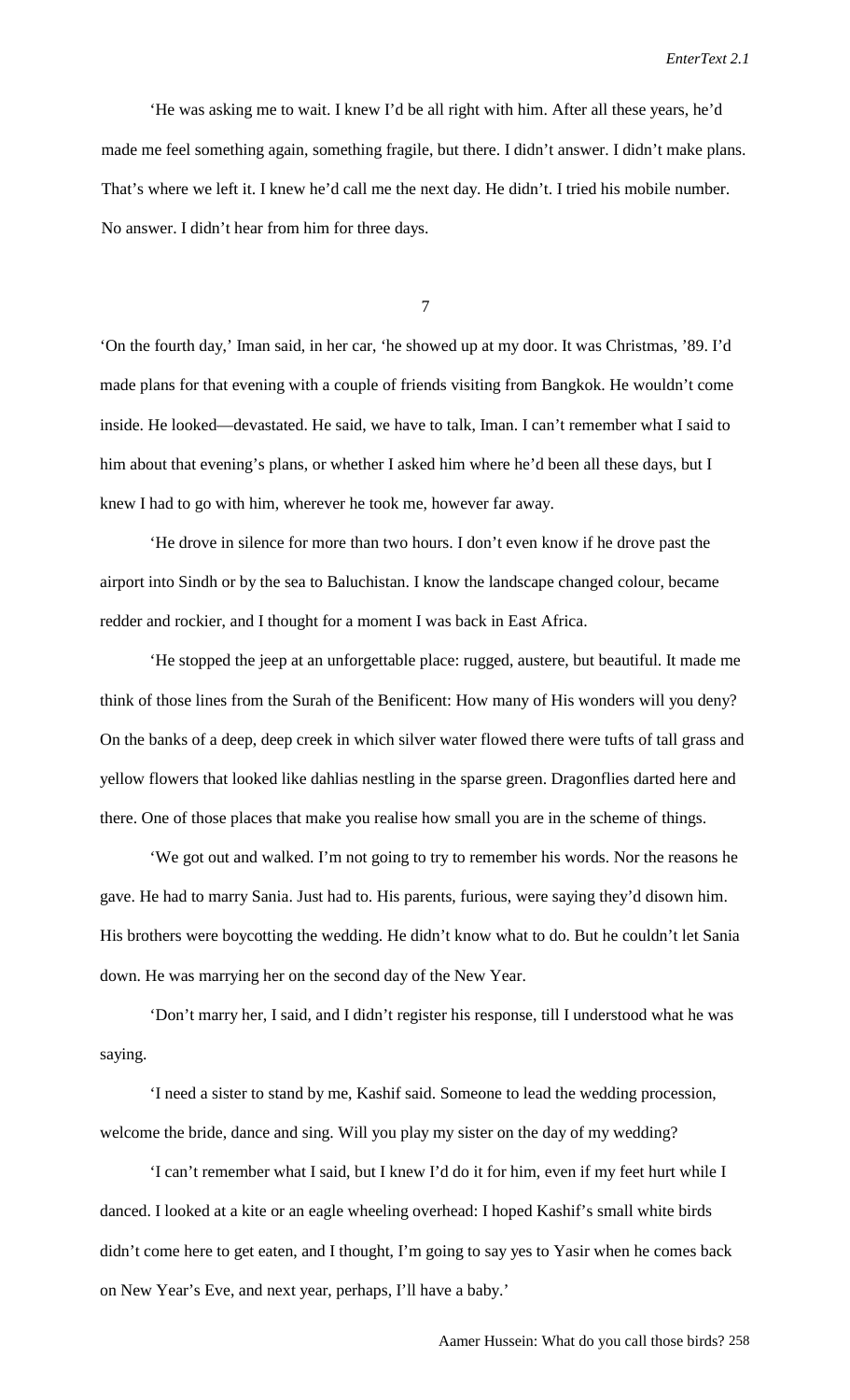8

Sameer's first book came out the following year. Iman had flown over from Kampala to be with him. Not exactly: she'd been in London a while, had radical surgery just before, but she staggered bravely out of bed, put on makeup and some traditional Kashmiri embroidery, and drove him to his party.

For the rest of the decade, after taking her degree, she flew restlessly between Kampala, London and Karachi, freelancing, always between homes. But she didn't see Kashif again. Yasir had settled down in 'Pindi and had two children. Strange, Iman said to Sameer one day, how some men learn to settle and love only after battering one woman almost to death. I hope he's happy wherever he is as long as he's out of my life.

Sameer wrote another book. He was finishing it while Iman fell in love again. She said she'd never yet known what passion was until she met the younger divorced man she called Dr K. Then she found out he was still married, and he later told her that his wife was pregnant. The affair went on for nearly three years, till the end of the decade, even after she'd found him out. Sameer didn't approve. It's your business, he said; it's your life, he still says.

As the nineties breathed their last, Sameer flew off to see his sister in Bangladesh, having missed the topography of his fictions for two years. Iman, who'd got her younger brother married the year before to a suitable woman, a blend of brilliance with beauty, wanted to spend the dawn of the millenium with them in Africa.

Sameer wasn't able to see Iman till after his birthday in April. She was upset. She thought he'd changed. He hasn't. Iman means more to him than ever.

Now they meet often. Their contentious conversations are in English; for affection they move to Urdu. But then, again, their mother tongue does well for blessings and moral advice. (A week ago, at one of their old coffee hangouts in Little Venice, Iman told Sameer she'd seen her phantom love again. Sameer shook his head, tut-tutting. Your life, he said, not my place to disapprove. No, Iman replied, don't worry about us. We met and talked. It's gentler now, like finding a pressed flower you left once between the pages of a book. The fragrance has gone, and you've forgotten its perfume. But you remember the touch of it.)

9